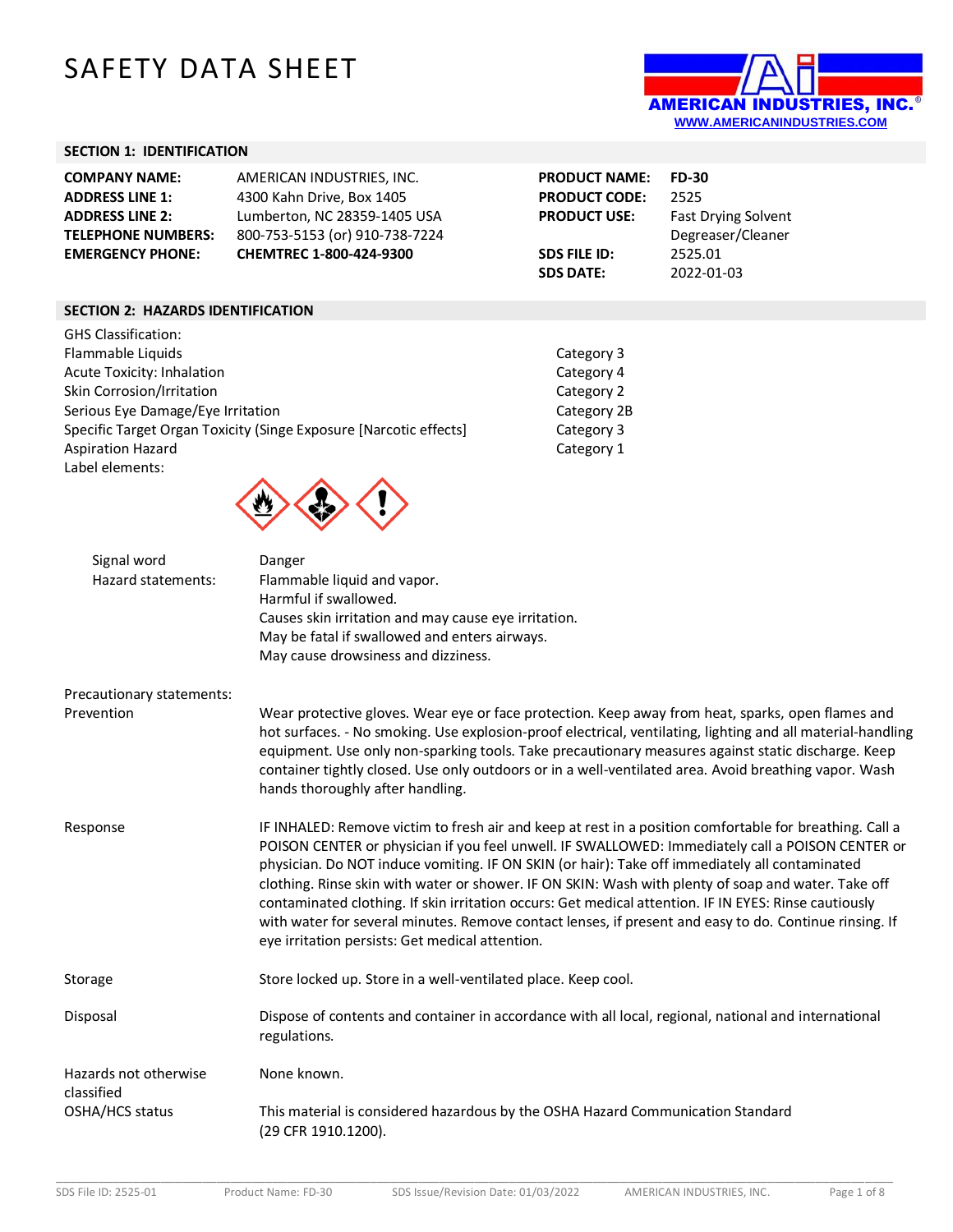## **SECTION 3: COMPOSITION/INFORMATION ON INGREDIENTS**

This product may be composed in whole or in part of the following streams

Distillates, (petroleum,) hydrotreated light CAS# 64742-47-8

This product contains the following components:

| Chemical name                           | CAS number | %      |
|-----------------------------------------|------------|--------|
| C9-C15 Cycloalkanes                     | Mixture    | 60-100 |
| C <sub>9</sub> -C <sub>15</sub> Alkanes | Mixture    | 15-40  |

Any concentration shown as a range is to protect confidentiality or is due to process variation. Occupational exposure limits, if available, are listed in Section 8.

| <b>SECTION 4: FIRST AID MEASURES</b>  |                                                                                                                                                                                                                                                                                                                                                                                                                                                                                                                                                                                                                                                                                                                                       |  |
|---------------------------------------|---------------------------------------------------------------------------------------------------------------------------------------------------------------------------------------------------------------------------------------------------------------------------------------------------------------------------------------------------------------------------------------------------------------------------------------------------------------------------------------------------------------------------------------------------------------------------------------------------------------------------------------------------------------------------------------------------------------------------------------|--|
| Inhalation                            | Remove victim to fresh air and keep at rest in a position comfortable for breathing. If it is suspected<br>that gas or vapor is still present, the rescuer should wear an appropriate mask or self-contained<br>breathing apparatus. If not breathing, if breathing is irregular or if respiratory arrest occurs, provide<br>artificial respiration or oxygen by trained personnel. It may be dangerous to the person providing aid to<br>give mouth-to-mouth resuscitation. Get medical attention. If necessary, call a poison center or<br>physician. If unconscious, place in recovery position and get medical attention immediately. Maintain<br>an open airway. Loosen tight clothing such as a collar, tie, belt or waistband. |  |
| Skin contact                          | Flush contaminated skin with plenty of water. Remove contaminated clothing and shoes. Continue to<br>rinse for at least 10 minutes. Get medical attention. Wash clothing before reuse. Clean shoes<br>thoroughly before reuse.                                                                                                                                                                                                                                                                                                                                                                                                                                                                                                        |  |
| Eye contact                           | Immediately flush eyes with plenty of water, occasionally lifting the upper and lower eyelids. Check for<br>and remove any contact lenses. Continue to rinse for at least 10 minutes. Get medical attention                                                                                                                                                                                                                                                                                                                                                                                                                                                                                                                           |  |
| Ingestion                             | Get medical attention immediately. Call a poison center or physician. Wash out mouth with water.<br>Remove dentures if any. Remove victim to fresh air and keep at rest in a position comfortable for<br>breathing. Aspiration hazard if swallowed. Can enter lungs and cause damage. Do not induce vomiting.<br>If vomiting occurs, the head should be kept low so that vomit does not enter the lungs. Never give<br>anything by mouth to an unconscious person. If unconscious, place in recovery position and get medical<br>attention immediately. Maintain an open airway. Loosen tight clothing such as a collar, tie, belt or<br>waistband.                                                                                   |  |
| <b>Potential Acute Health Effects</b> |                                                                                                                                                                                                                                                                                                                                                                                                                                                                                                                                                                                                                                                                                                                                       |  |
| Eye Contact                           | May Cause eye irritation                                                                                                                                                                                                                                                                                                                                                                                                                                                                                                                                                                                                                                                                                                              |  |
| Inhalation                            | Harmful if inhaled. Can cause central nervous system (CNS) depression. May cause<br>drowsiness and dizziness.                                                                                                                                                                                                                                                                                                                                                                                                                                                                                                                                                                                                                         |  |
| Skin Contact                          | Causes skin irritation.                                                                                                                                                                                                                                                                                                                                                                                                                                                                                                                                                                                                                                                                                                               |  |
| Ingestion                             | Can cause central nervous system (CNS) depression. May be fatal if swallowed and<br>enters airways. Irritating to mouth, throat and stomach.                                                                                                                                                                                                                                                                                                                                                                                                                                                                                                                                                                                          |  |
| Over-exposure signs/symptoms          |                                                                                                                                                                                                                                                                                                                                                                                                                                                                                                                                                                                                                                                                                                                                       |  |
| Eye Contact                           | Adverse symptoms may include the following: pain or irritation, watering, redness.                                                                                                                                                                                                                                                                                                                                                                                                                                                                                                                                                                                                                                                    |  |
| Inhalation                            | Adverse symptoms may include the following: nausea or vomiting, headache, drowsiness/fatigue,<br>dizziness/vertigo, unconsciousness.                                                                                                                                                                                                                                                                                                                                                                                                                                                                                                                                                                                                  |  |
| Skin Contact                          | Adverse symptoms may include the following: irritation, redness.                                                                                                                                                                                                                                                                                                                                                                                                                                                                                                                                                                                                                                                                      |  |
| Ingestion                             | Adverse symptoms may include the following: nausea or vomiting.                                                                                                                                                                                                                                                                                                                                                                                                                                                                                                                                                                                                                                                                       |  |
| Notes to physician                    | If ingested, this material presents a significant aspiration and chemical pneumonitis hazard. Induction of<br>emesis is not recommended. Consider activated charcoal and/or gastric lavage. If patient is obtunded,<br>protect the airway by cuffed endotracheal intubation or by placement of the body in a Trendelenburg<br>and left lateral decubitus position.                                                                                                                                                                                                                                                                                                                                                                    |  |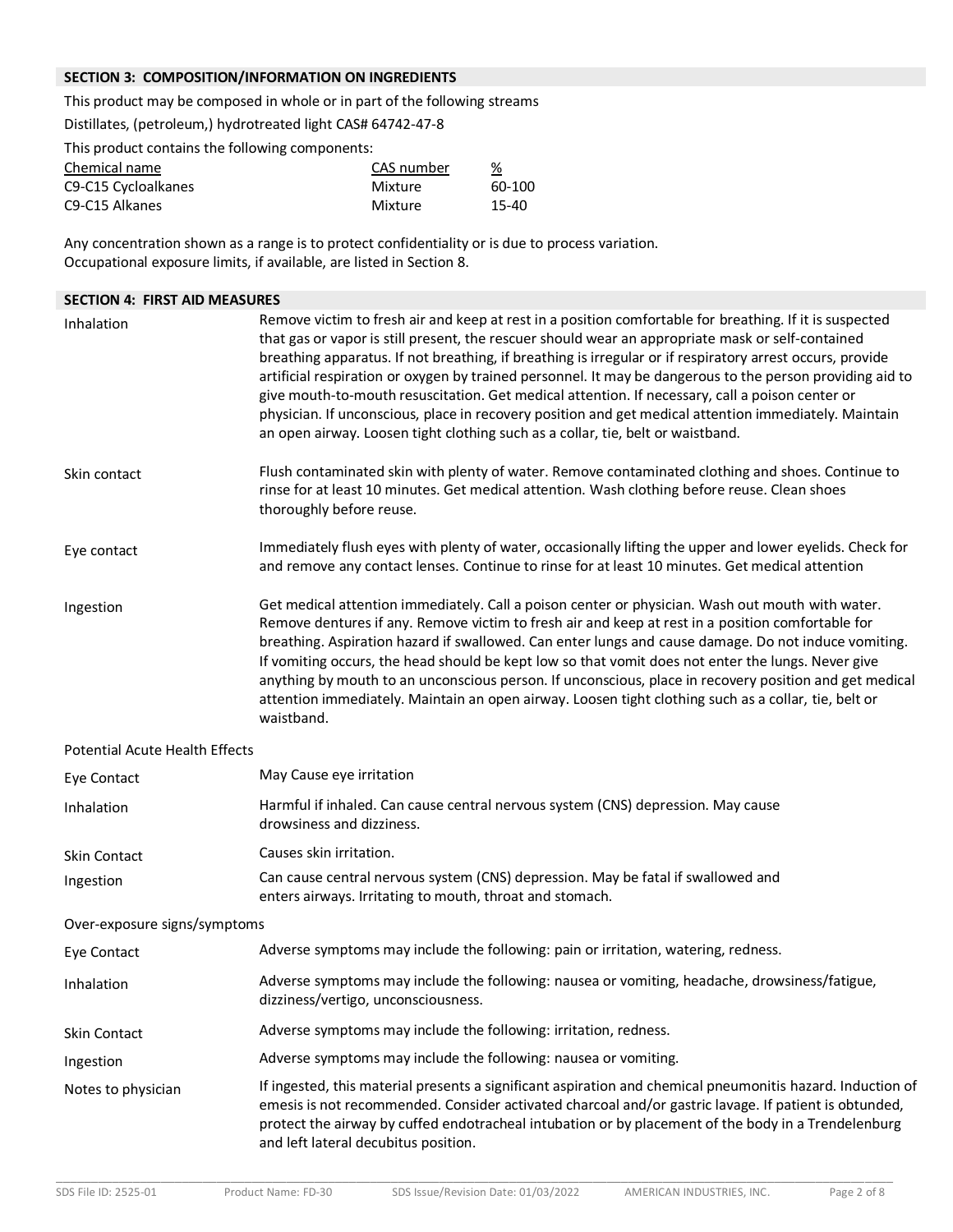| Specific treatments        | Treat symptomatically and supportively.                                                                                                                                                                              |
|----------------------------|----------------------------------------------------------------------------------------------------------------------------------------------------------------------------------------------------------------------|
| Protection of first-aiders | No action shall be taken involving any personal risk or without suitable training. If it is suspected that<br>gas or vapor is still present, the rescuer should wear an appropriate mask or self-contained breathing |
|                            | apparatus. It may be dangerous to the person providing aid to give mouth-to-mouth resuscitation.                                                                                                                     |

#### **SECTION 5: FIRE-FIGHTING MEASURES**

| Specific hazards arising<br>from chemical         | Flammable liquid and vapor. In a fire or if heated, a pressure increase will occur and the container may<br>burst, with the risk of a subsequent explosion. The vapor/gas is heavier than air and will spread along<br>the ground. Vapors may accumulate in low or confined areas or travel a considerable distance to a<br>source of ignition and flash back. Runoff to sewer may create fire or explosion hazard. |
|---------------------------------------------------|---------------------------------------------------------------------------------------------------------------------------------------------------------------------------------------------------------------------------------------------------------------------------------------------------------------------------------------------------------------------------------------------------------------------|
| Suitable extinguishing<br>media                   | Use dry chemical, $CO2$ , water spray (fog) or foam.                                                                                                                                                                                                                                                                                                                                                                |
| Unsuitable extinguishing<br>media                 | Do not use water jet.                                                                                                                                                                                                                                                                                                                                                                                               |
| Hazardous combustion<br>products                  | Carbon dioxide, carbon monoxide.                                                                                                                                                                                                                                                                                                                                                                                    |
| Fire fighting procedures                          | Promptly isolate the scene by removing all persons from the vicinity of the incident if there is a fire. No<br>action shall be taken involving any personal risk or without suitable training. Move containers from fire<br>area if this can be done without risk. Use water spray to keep fire-exposed containers cool.                                                                                            |
| Special protective<br>equipment for fire-fighters | Fire-fighters should wear appropriate protective equipment and self-contained breathing<br>apparatus (SCBA) with a full face-piece operated in positive pressure mode.                                                                                                                                                                                                                                              |

#### **SECTION 6: ACCIDENTAL RELEASE MEASURES**

| For non-emergency<br>personnel         | No action shall be taken involving any personal risk or without suitable training. Evacuate surrounding<br>areas. Keep unnecessary and unprotected personnel from entering. Do not touch or walk through<br>spilled material. Shut off all ignition sources. No flares, smoking or flames in hazard area. Avoid<br>breathing vapor or mist. Provide adequate ventilation. Wear appropriate respirator when ventilation is<br>inadequate. Put on appropriate personal protective equipment.                                                                                                                                                                                                                                                                      |  |
|----------------------------------------|-----------------------------------------------------------------------------------------------------------------------------------------------------------------------------------------------------------------------------------------------------------------------------------------------------------------------------------------------------------------------------------------------------------------------------------------------------------------------------------------------------------------------------------------------------------------------------------------------------------------------------------------------------------------------------------------------------------------------------------------------------------------|--|
| For emergency responders               | If specialized clothing is required to deal with the spillage, take note of any information in Section 8 on<br>suitable and unsuitable materials. See also the information in "For nonemergency personnel".                                                                                                                                                                                                                                                                                                                                                                                                                                                                                                                                                     |  |
| <b>Environmental precautions</b>       | Avoid dispersal of spilled material and runoff and contact with soil, waterways, drains and sewers.<br>Inform the relevant authorities if the product has caused environmental pollution (sewers, waterways,<br>soil or air).                                                                                                                                                                                                                                                                                                                                                                                                                                                                                                                                   |  |
| Small spill                            | Stop leak if without risk. Move containers from spill area. Use spark-proof tools and explosion-proof<br>equipment. Dilute with water and mop up if water-soluble. Alternatively, or if water-insoluble, absorb<br>with an inert dry material and place in an appropriate waste disposal container. Dispose of via a<br>licensed waste disposal contractor.                                                                                                                                                                                                                                                                                                                                                                                                     |  |
| Large spill                            | Stop leak if without risk. Move containers from spill area. Use spark-proof tools and explosion-proof<br>equipment. Approach release from upwind. Prevent entry into sewers, water courses, basements or<br>confined areas. Wash spillages into an effluent treatment plant or proceed as follows. Contain and<br>collect spillage with non-combustible, absorbent material e.g. sand, earth, vermiculite or diatomaceous<br>earth and place in container for disposal according to local regulations (see Section 13). Dispose of via a<br>licensed waste disposal contractor. Contaminated absorbent material may pose the same hazard as the<br>spilled product. Note: See Section 1 for emergency contact information and Section 13 for waste<br>disposal. |  |
| <b>SECTION 7: HANDLING AND STORAGE</b> |                                                                                                                                                                                                                                                                                                                                                                                                                                                                                                                                                                                                                                                                                                                                                                 |  |

Handling Put on appropriate personal protective equipment (see Section 8). Do not swallow. Avoid contact with eyes, skin and clothing. Avoid breathing vapor or mist. Use only with adequate ventilation. Wear appropriate respirator when ventilation is inadequate. Do not enter storage areas and confined spaces unless adequately ventilated. Keep in the original container or an approved alternative made from a compatible material, kept tightly closed when not in use. Store and use away from heat, sparks, open flame or any other ignition source. Use explosion-proof electrical (ventilating, lighting and material handling) equipment. Use only non-sparking tools. Take precautionary measures against electrostatic discharges. Empty containers retain product residue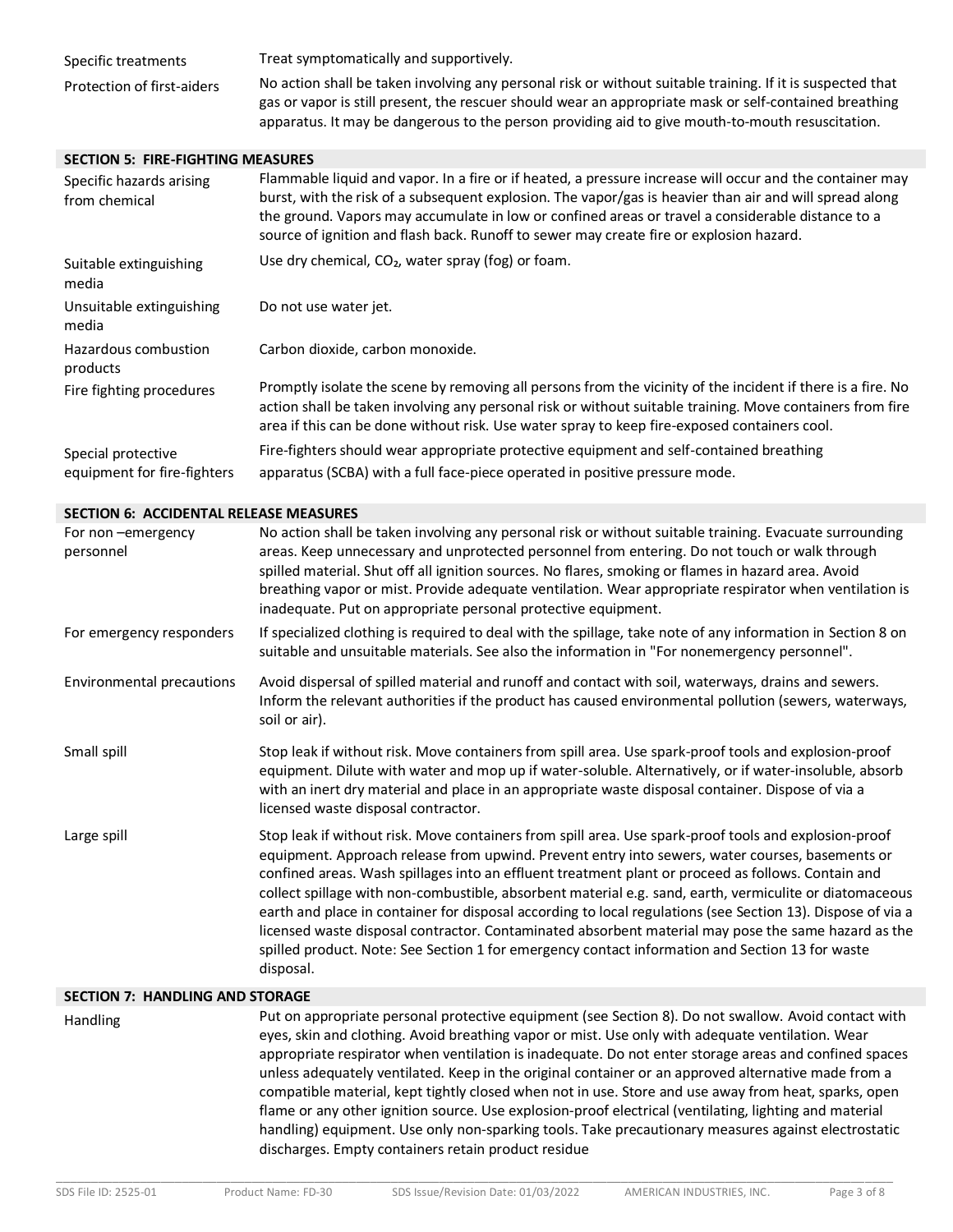and can be hazardous. Do not reuse container. Non equilibrium conditions may increase the fire hazard associated with this product. Always bond receiving containers to the fill pipe before and during loading. Always confirm that receiving container is properly grounded. Bonding and grounding alone may be inadequate to eliminate fire and explosion hazards. Carefully review operations that may increase the risks such as tank and container filling, tank cleaning, sampling, gauging, loading, filtering, mixing, agitation, etc. In addition to bonding and grounding, efforts to mitigate the hazards may include, but are not limited to, ventilation, inerting and/or reduction of transfer velocities. Always keep nozzle in contact with the container throughout the loading process. Do NOT fill any portable container in or on a vehicle.

Occupational hygiene Eating, drinking and smoking should be prohibited in areas where this material is handled, stored and processed. Workers should wash hands and face before eating, drinking and smoking. Remove contaminated clothing and protective equipment before entering eating areas. See also Section 8 for additional information on hygiene measures.

Storage Store in accordance with local regulations. Store in a segregated and approved area. Store in original container protected from direct sunlight in a dry, cool and well-ventilated area, away from incompatible materials (see Section 10) and food and drink. Store locked up. Eliminate all ignition sources. Separate from oxidizing materials. Keep container tightly closed and sealed until ready for use. Containers that have been opened must be carefully resealed and kept upright to prevent leakage. Do not store in unlabeled containers. Use appropriate containment to avoid environmental contamination.

> Bulk Storage Conditions: Maintain all storage tanks in accordance with applicable regulations. Use necessary controls to monitor tank inventories. Inspect all storage tanks on a periodic basis. Test tanks and associated piping for tightness. Maintain the automatic leak detection devices to assure proper working condition

#### **SECTION 8: EXPOSURE CONTROLS/PERSONAL PROTECTION**

| <b>Engineering Controls:</b>       | Use only with adequate ventilation. Use process enclosures, local exhaust ventilation or other<br>engineering controls to keep worker exposure to airborne contaminants below any recommended or<br>statutory limits. The engineering controls also need to keep gas, vapor or dust concentrations below<br>any lower explosive limits. Use explosion-proof ventilation equipment.                                                                                                                                                                             |                                                                                                                                                                                                                                                                                                                                                                                                              |
|------------------------------------|----------------------------------------------------------------------------------------------------------------------------------------------------------------------------------------------------------------------------------------------------------------------------------------------------------------------------------------------------------------------------------------------------------------------------------------------------------------------------------------------------------------------------------------------------------------|--------------------------------------------------------------------------------------------------------------------------------------------------------------------------------------------------------------------------------------------------------------------------------------------------------------------------------------------------------------------------------------------------------------|
| Environmental exposure<br>controls | Emissions from ventilation or work process equipment should be checked to ensure they comply with<br>the requirements of environmental protection legislation. In some cases, vapor controls, filters or<br>engineering modifications to the process equipment will be necessary to reduce emissions to<br>acceptable levels                                                                                                                                                                                                                                   |                                                                                                                                                                                                                                                                                                                                                                                                              |
| <b>Exposure limits</b>             | C9-C15 Cycloalkanes<br>FD-30                                                                                                                                                                                                                                                                                                                                                                                                                                                                                                                                   | <b>ACGIH TLV (United States).</b><br>TWA: 400 ppm 8 hours. Form: Methylcyclohexane<br><b>ACGIH TLV (United States)</b>                                                                                                                                                                                                                                                                                       |
|                                    |                                                                                                                                                                                                                                                                                                                                                                                                                                                                                                                                                                | 216 ppm (1200 mg/m <sup>3</sup> ) 8 hour(s)<br>Notes: The TLV for the hydrocarbon solvent is based on the procedure<br>described in Appendix H ("Reciprocal Calculations Method for Certain<br>Refined Hydrocarbon Solvent Vapors") of the ACGIH TLVs ® and BEIs®<br>guidelines. The GGVmixture (ACGIH TLV) is based on Column B (McKee et<br>al., 2005) of Table 1 ("Group Guidance Values") of Appendix H. |
| Personal Protective Equipment:     |                                                                                                                                                                                                                                                                                                                                                                                                                                                                                                                                                                |                                                                                                                                                                                                                                                                                                                                                                                                              |
| Hygiene measures                   | Wash hands, forearms and face thoroughly after handling chemical products, before eating, smoking<br>and using the lavatory and at the end of the working period. Appropriate techniques should be used to<br>remove potentially contaminated clothing. Wash contaminated clothing before reusing. Ensure that<br>eyewash stations and safety showers are close to the workstation location.                                                                                                                                                                   |                                                                                                                                                                                                                                                                                                                                                                                                              |
| Eye/face Protection                | Safety glasses equipped with side shields are recommended as minimum protection in industrial<br>settings. If contact is possible, the following protection should be worn, unless the assessment indicates<br>a higher degree of protection: Splash goggles. Safety eyewear complying with an approved standard<br>should be used when a risk assessment indicates this is necessary to avoid exposure to liquid splashes,<br>mists, gases or dusts. chemical splash goggles. If inhalation hazards exist, a full-face respirator may be<br>required instead. |                                                                                                                                                                                                                                                                                                                                                                                                              |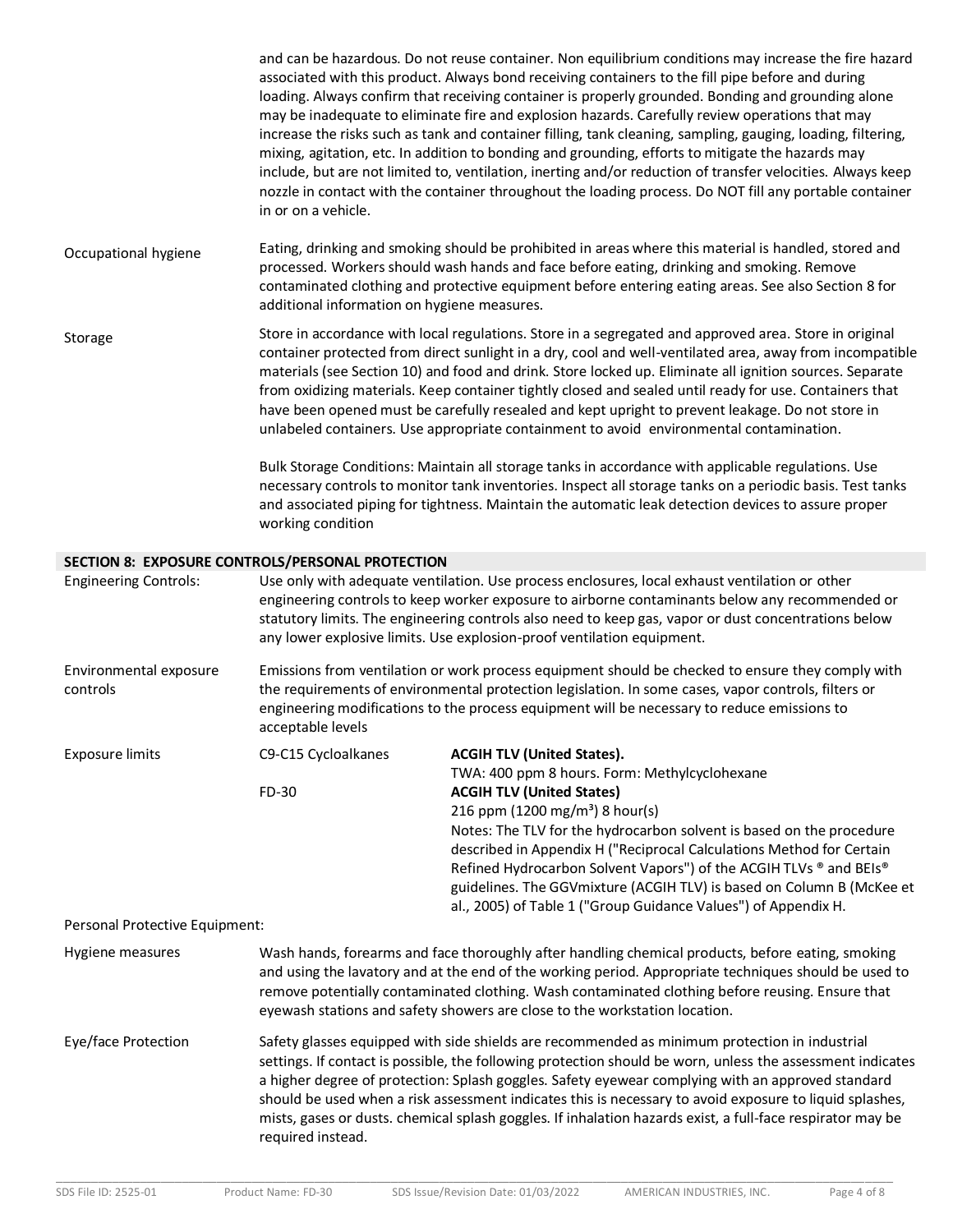| <b>Skin Protection</b> | Chemical-resistant gloves complying with an approved standard should be worn at all times when<br>handling chemical products if a risk assessment indicates this is necessary. Considering the parameters<br>specified by the glove manufacturer, check during use that the gloves are still retaining their protective<br>properties. It should be noted that the time to breakthrough for any glove material may be different for<br>different glove manufacturers. |
|------------------------|-----------------------------------------------------------------------------------------------------------------------------------------------------------------------------------------------------------------------------------------------------------------------------------------------------------------------------------------------------------------------------------------------------------------------------------------------------------------------|
| Clothing               | Personal protective equipment for the body should be selected based on the task being performed and<br>the risks involved and should be approved by a specialist before handling this product. Appropriate<br>footwear and any additional skin protection measures should be selected based on the task being<br>performed and the risks involved and should be approved by a specialist before handling this product.                                                |
| Respirators            | Use a properly fitted, air-purifying or supplied-air respirator complying with an approved standard if a<br>risk assessment indicates this is necessary. Respirator selection must be based on known or anticipated<br>exposure levels, the hazards of the product and the safe working limits of the selected respirator.                                                                                                                                            |

## **SECTION 9: PHYSICAL AND CHEMICAL PROPERTIES**

| Color                       | Colorless                                                    |
|-----------------------------|--------------------------------------------------------------|
| <b>Physical State</b>       | Liguid                                                       |
| Odor                        | Characteristic hydrocarbon solvent odor.                     |
| Flash point                 | Closed cup: 105.8°F (41°C) [Tagliabue.]                      |
| Flammability limits         | Upper 5.5%                                                   |
|                             | Lower 0.6%                                                   |
| Boiling point/boiling range | 318.2 to 354.2°F (159 to 179°C)                              |
| Melting point               | $-72.4$ <sup>o</sup> F ( $-58$ <sup>o</sup> C)               |
| Auto-ignition temperature   | 456.8 <sup>o</sup> F (236 <sup>o</sup> C)                    |
| Vapor pressure              | 0.4kPa (3 mm Hg) [room temperature]                          |
| Vapor density (Air-1)       | 4.5                                                          |
| Gravity, <sup>o</sup> API   | Estimated 50 $@$ 60 <sup>o</sup> F                           |
| Relative density            | 0.78                                                         |
| Density lbs/gal             | Estimated 6.5 lbs/gal                                        |
| Solubility                  | Very slightly soluble in the following materials: cold water |
| Solubility in water         | $1.5$ g/l                                                    |
| Conductivity                | <5 picosiemens/meter (unadditized)                           |
| рH                          | Not available.                                               |
| Evaporation rate (BuAc=1)   | ${<}1$                                                       |

# **SECTION 10: STABILITY AND REACTIVITY**

| Chemical stability                           | The product is stable.                                                                                                                                                                                                                                                                                                  |  |  |
|----------------------------------------------|-------------------------------------------------------------------------------------------------------------------------------------------------------------------------------------------------------------------------------------------------------------------------------------------------------------------------|--|--|
| Conditions to avoid                          | Avoid all possible sources of ignition (spark or flame). Do not pressurize, cut, weld, braze, solder, drill,<br>grind or expose containers to heat or sources of ignition. Do not allow vapor to accumulate in low or<br>confined areas.                                                                                |  |  |
| Incompatible materials                       | Oxidizing materials.                                                                                                                                                                                                                                                                                                    |  |  |
| Hazardous polymerization                     | Under normal conditions of storage and use, hazardous reactions will not occur.                                                                                                                                                                                                                                         |  |  |
| Reactivity                                   | Not expected to be Explosive, Self-Reactive, Self-Heating, or an Organic Peroxide under US GHS<br>Definition(s).                                                                                                                                                                                                        |  |  |
| Hazardous decomposition<br>products          | Under normal conditions of storage and use, hazardous decomposition products should not be<br>produced.                                                                                                                                                                                                                 |  |  |
| <b>SECTION 11: TOXICOLOGICAL INFORMATION</b> |                                                                                                                                                                                                                                                                                                                         |  |  |
| Acute toxicity<br>conclusion/Summary         | In animal studies utilizing C9-C15 Alkanes containing up to 22% aromatics indicated that the acute<br>central nervous system effects are reversible. Based on existing animal studies, the potential for<br>persistent effects is not clear.                                                                            |  |  |
| Skin                                         | Primary dermal irritation studies (four hour exposure) in rabbits utilizing C9-C15 Alkanes containing less<br>than 2% aromatics resulted in slight to moderate skin irritation. In humans, C9-C15 Alkanes have<br>produced slight to moderate skin irritation particularly with evaporation from the skin is prevented. |  |  |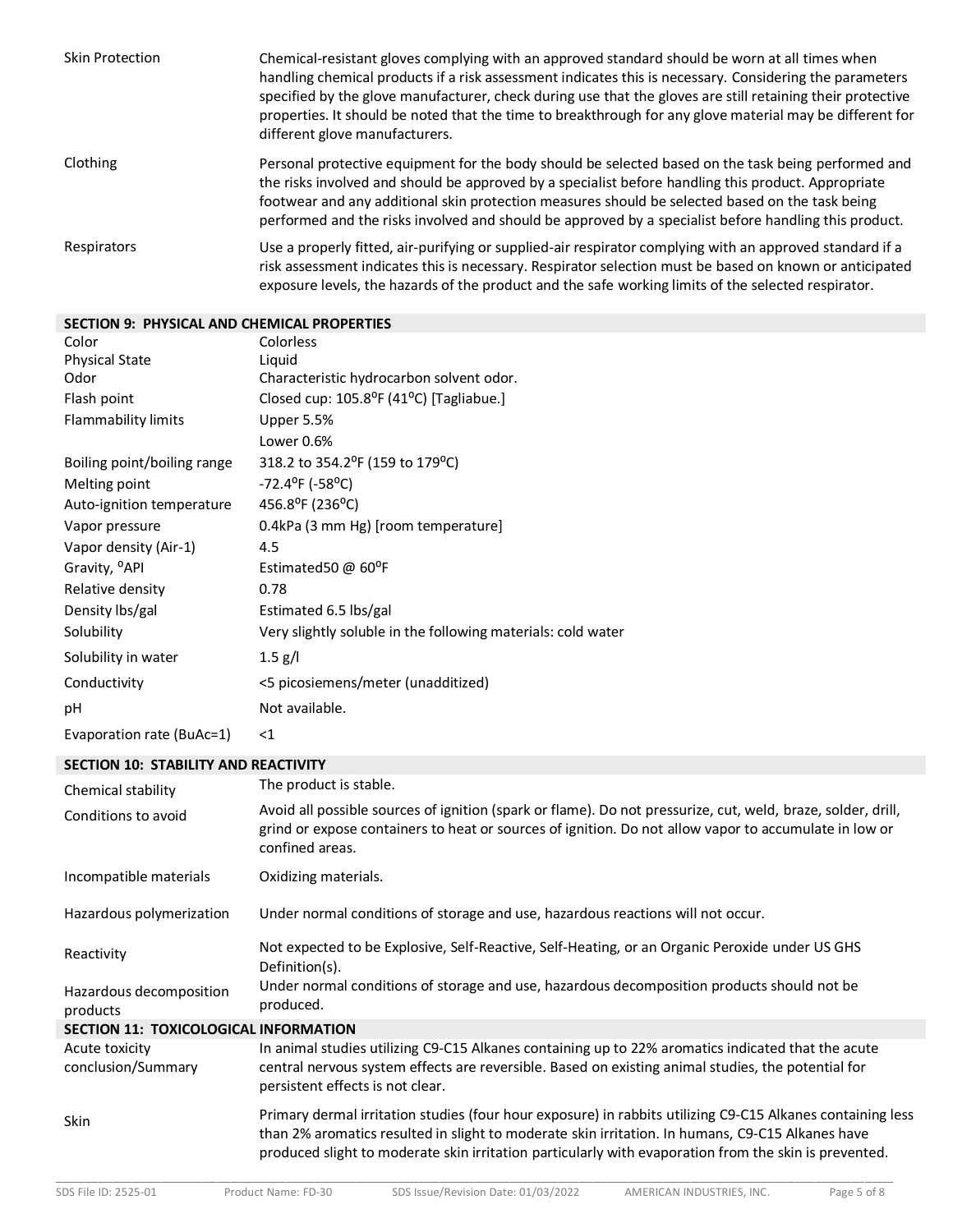| Eyes                                | No additional information.                                                                                                                                                                                                                                                                                                                                                                                                                                                                                                                                                                                                                                                                                                                                                                                                                                                                                                        |                          |                      |                          |  |
|-------------------------------------|-----------------------------------------------------------------------------------------------------------------------------------------------------------------------------------------------------------------------------------------------------------------------------------------------------------------------------------------------------------------------------------------------------------------------------------------------------------------------------------------------------------------------------------------------------------------------------------------------------------------------------------------------------------------------------------------------------------------------------------------------------------------------------------------------------------------------------------------------------------------------------------------------------------------------------------|--------------------------|----------------------|--------------------------|--|
| Inhalation                          | Animal studies have demonstrated that C9-C15 Alkanes produced mild respiratory tract irritation at<br>elevated concentrations. Also, sensory respiratory tract irritation was evident by reduced breathing<br>rates in the test animals in certain studies                                                                                                                                                                                                                                                                                                                                                                                                                                                                                                                                                                                                                                                                        |                          |                      |                          |  |
| Ingestion                           | If swallowed this material may irritate the mucous membranes of the mouth throat and esophagus.<br>Aspiration of this material into the lungs may result in damage or death.                                                                                                                                                                                                                                                                                                                                                                                                                                                                                                                                                                                                                                                                                                                                                      |                          |                      |                          |  |
| Skin Sensitization                  | In animal studies utilizing C9-C15 Alkanes containing up to 18%, aromatics skin sensitization is not<br>evident.                                                                                                                                                                                                                                                                                                                                                                                                                                                                                                                                                                                                                                                                                                                                                                                                                  |                          |                      |                          |  |
| Mutagenicity<br>Conclusion/Summary  | In vivo and in vitro studies on C9-C15 Alkanes containing up to 22% aromatics indicate that these<br>products are not genotoxic.                                                                                                                                                                                                                                                                                                                                                                                                                                                                                                                                                                                                                                                                                                                                                                                                  |                          |                      |                          |  |
| Carcinogenicity                     | The National Toxicology Program (NTP) conducted two-year carcinogenicity studies in rats and mice<br>with Stoddard Solvent IIC (less than 2% aromatics). The studies indicated that there was some evidence<br>of carcinogenic activity in male rats (adrenal medulla neoplasms and renal tubule adenoma) but no<br>evidence of carcinogenic activity in female rats. Further, there was equivocal evidence of carcinogenic<br>activity in female mice (hepatocellular adenoma) but no evidence of carcinogenic activity in male mice.<br>A low carcinogenic potential is suggested by a lack of genotoxic potential identified in in vivo and in<br>vitro genetic toxicity tests (with and without metabolic activation).                                                                                                                                                                                                        |                          |                      |                          |  |
| Reproductive toxicity               | There were no treatment-related effects on pregnancy rate, mortality or gross post mortem<br>observations in animal studies utilizing C9-C15 Alkanes containing less than 2% aromatics.                                                                                                                                                                                                                                                                                                                                                                                                                                                                                                                                                                                                                                                                                                                                           |                          |                      |                          |  |
| Teratogenicity                      | There were no treatment-related effects on pregnancy rate, mortality or gross post mortem<br>observations in animal studies utilizing C9-C15 Alkanes containing less than 2% aromatics.                                                                                                                                                                                                                                                                                                                                                                                                                                                                                                                                                                                                                                                                                                                                           |                          |                      |                          |  |
| <b>Name</b>                         | Category                                                                                                                                                                                                                                                                                                                                                                                                                                                                                                                                                                                                                                                                                                                                                                                                                                                                                                                          | <b>Route of Exposure</b> | <b>Target Organs</b> | <b>Aspiration Hazard</b> |  |
| C9-C15 Cycloalkanes                 | Category 3                                                                                                                                                                                                                                                                                                                                                                                                                                                                                                                                                                                                                                                                                                                                                                                                                                                                                                                        | Not applicable           | Narcotic effects     | Category 1               |  |
| C9-C15 Alkanes                      | Category 3                                                                                                                                                                                                                                                                                                                                                                                                                                                                                                                                                                                                                                                                                                                                                                                                                                                                                                                        | Not applicable           | Narcotic effects     | Category 1               |  |
| Routes of Exposure                  | Ingestion, Skin, Inhalation                                                                                                                                                                                                                                                                                                                                                                                                                                                                                                                                                                                                                                                                                                                                                                                                                                                                                                       |                          |                      |                          |  |
| Potential Chronic health<br>effects | The most common effects observed in repeated dose animal studies with C9-C15 Alkanes are kidney<br>changes that are consistent with an alpha 2u-globulin- mediated process that is not regarded as<br>relevant to humans. The kidney damage occurred only in male rats and appeared to involve both the<br>tubules and glomeruli. Certain studies have reported effects in the liver as well as hematological or<br>urine chemistry changes. In general, these effects have not to been shown to be dose-related.<br>Based on animal studies, the potential for persistent effects is not clear. In certain repeated dose animal<br>studies have changes were reported in behavior, neurochemistry and sensory evoked potentials which<br>may be irreversible. Repeated exposure to elevated concentrations of hydrocarbon solvents can<br>produce a variety of transient CNS effects (e.g., dizziness, headache, narcosis, etc). |                          |                      |                          |  |
| General                             | No known significant effects or critical hazards.                                                                                                                                                                                                                                                                                                                                                                                                                                                                                                                                                                                                                                                                                                                                                                                                                                                                                 |                          |                      |                          |  |
| Carcinogenicity                     | No known significant effects or critical hazards.                                                                                                                                                                                                                                                                                                                                                                                                                                                                                                                                                                                                                                                                                                                                                                                                                                                                                 |                          |                      |                          |  |
| Mutagenicity                        | No known significant effects or critical hazards.                                                                                                                                                                                                                                                                                                                                                                                                                                                                                                                                                                                                                                                                                                                                                                                                                                                                                 |                          |                      |                          |  |
| Teratogenicity                      | No known significant effects or critical hazards.                                                                                                                                                                                                                                                                                                                                                                                                                                                                                                                                                                                                                                                                                                                                                                                                                                                                                 |                          |                      |                          |  |
| Developmental effects               | No known significant effects or critical hazards.                                                                                                                                                                                                                                                                                                                                                                                                                                                                                                                                                                                                                                                                                                                                                                                                                                                                                 |                          |                      |                          |  |
| Fertility effects                   | No known significant effects or critical hazards.                                                                                                                                                                                                                                                                                                                                                                                                                                                                                                                                                                                                                                                                                                                                                                                                                                                                                 |                          |                      |                          |  |
| SECTION 12: ECOLOGICAL INFORMATION  |                                                                                                                                                                                                                                                                                                                                                                                                                                                                                                                                                                                                                                                                                                                                                                                                                                                                                                                                   |                          |                      |                          |  |
| Toxicity                            | No data available.                                                                                                                                                                                                                                                                                                                                                                                                                                                                                                                                                                                                                                                                                                                                                                                                                                                                                                                |                          |                      |                          |  |
| Persistence and<br>degradability    | No data available.                                                                                                                                                                                                                                                                                                                                                                                                                                                                                                                                                                                                                                                                                                                                                                                                                                                                                                                |                          |                      |                          |  |
| Bio-accumulative potential          | No data available.                                                                                                                                                                                                                                                                                                                                                                                                                                                                                                                                                                                                                                                                                                                                                                                                                                                                                                                |                          |                      |                          |  |
| Mobility                            | No data available.                                                                                                                                                                                                                                                                                                                                                                                                                                                                                                                                                                                                                                                                                                                                                                                                                                                                                                                |                          |                      |                          |  |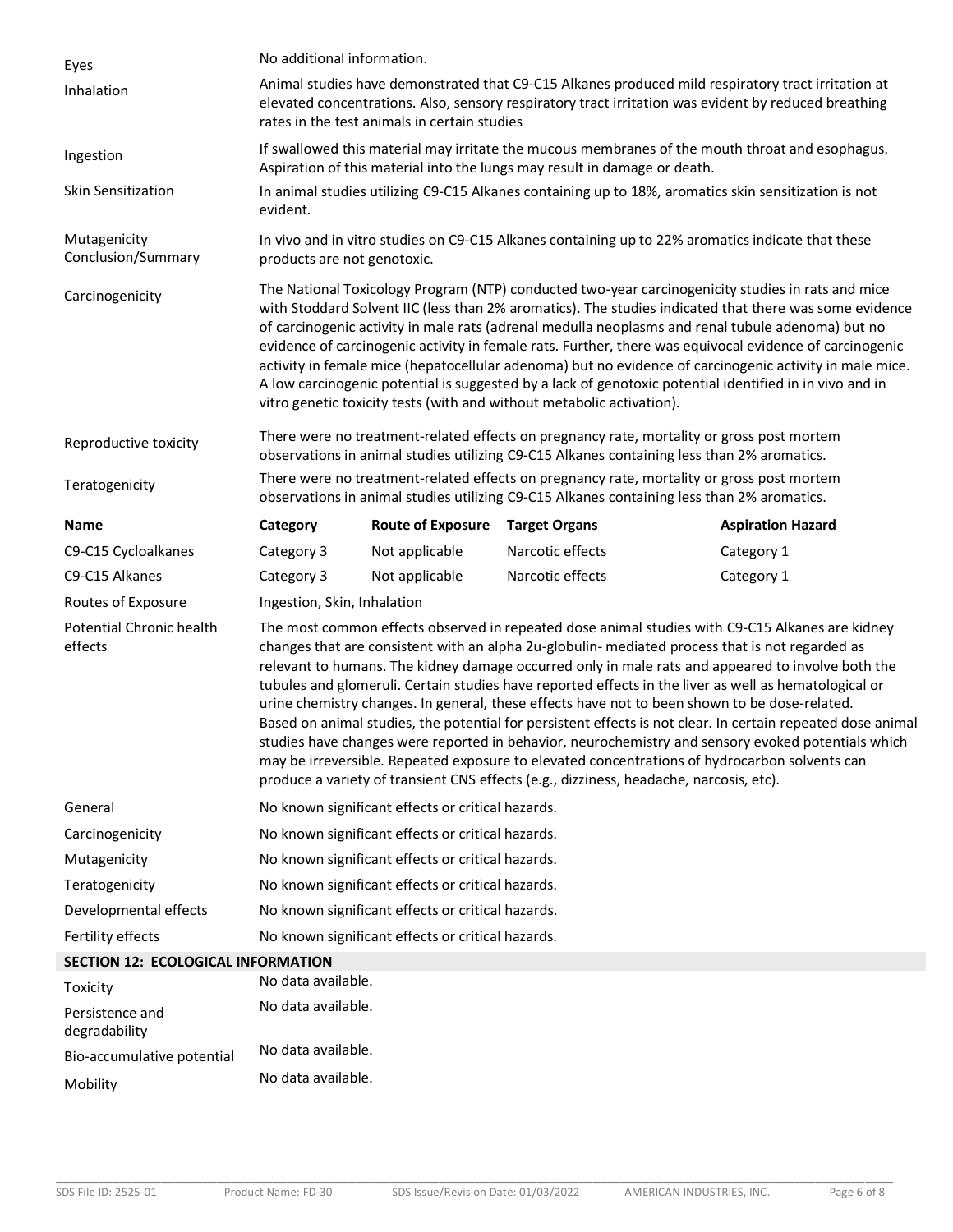#### **SECTION 13: DISPOSAL CONSIDERATIONS**

The generation of waste should be avoided or minimized wherever possible. Disposal of this product, solutions and any by-products should at all times comply with the requirements of environmental protection and waste disposal legislation and any regional local authority requirements. Dispose of surplus and non-recyclable products via a licensed waste disposal contractor. Waste should not be disposed of untreated to the sewer unless fully compliant with the requirements of all authorities with jurisdiction. Waste packaging should be recycled. This material and its container must be disposed of in a safe way. Care should be taken when handling emptied containers that have not been cleaned or rinsed out. Empty containers or liners may retain some product residues. Vapor from product residues may create a highly flammable or explosive atmosphere inside the container. Do not cut, weld or grind used containers unless they have been cleaned thoroughly internally. Avoid dispersal of spilled material and runoff and contact with soil, waterways, drains and sewers. RCRA Classification: D001, D018

#### **SECTION 14: TRANSPORT INFORMATION**

| DOT Information for Quantities Greater than 66 LBS Per Package |                                               |  |  |  |  |
|----------------------------------------------------------------|-----------------------------------------------|--|--|--|--|
| Proper shipping name                                           | Petroleum Distillates, N.O.S (Naptha Solvent) |  |  |  |  |
| <b>Hazard Class</b>                                            | 3                                             |  |  |  |  |
| UN Number                                                      | 1268                                          |  |  |  |  |
| Packaging Group                                                | Ш                                             |  |  |  |  |

DOT Information for Quantities Less than 66 LBS Per Package Cleaning Compound, N.O.S. ORM-D

Precautions for user **Transport within user's premises:** always transport in closed containers that are upright and secure. Ensure that persons transporting the product know what to do in the event of an accident or spillage.

#### **SECTION 15: REGULATORY INFORMATION**

#### **US Federal Regulations**

| SARA 302/304 RQ        | Not applicable                                         |
|------------------------|--------------------------------------------------------|
| TSCA Inventory Listing | All components of this product are listed or exempted. |

SARA 311/312 Classification Fire Hazard, Immediate (acute) Health Hazard

Composition/information on ingredients

| Name               | Fire Hazard |                                                                                                                                                  | Sudden release of<br>pressure               | Reactive | Immediate (acute)<br>health hazard | Delayed (chronic)<br>health hazard |  |
|--------------------|-------------|--------------------------------------------------------------------------------------------------------------------------------------------------|---------------------------------------------|----------|------------------------------------|------------------------------------|--|
| $C9-C15$           | Yes         |                                                                                                                                                  | No.                                         | No.      | Yes.                               | No                                 |  |
| Cycloalkanes       |             |                                                                                                                                                  |                                             |          |                                    |                                    |  |
| C9-C15 Alkanes     | Yes         |                                                                                                                                                  | No                                          | No       | Yes                                | No                                 |  |
| Massachusetts      |             |                                                                                                                                                  | The following components are listed: Nonane |          |                                    |                                    |  |
| New York           |             | None of the components are listed                                                                                                                |                                             |          |                                    |                                    |  |
| New Jersey         |             | The following components are listed: Nonane                                                                                                      |                                             |          |                                    |                                    |  |
| Pennsylvania       |             | The following components are listed: Nonane                                                                                                      |                                             |          |                                    |                                    |  |
| California Prop 65 |             | WARNING: This product contains less than 0.1% of a chemical known to the State of California to cause<br>cancer.                                 |                                             |          |                                    |                                    |  |
|                    |             | WARNING: This product contains less than 1% of a chemical known to the State of California to cause<br>birth defects or other reproductive harm. |                                             |          |                                    |                                    |  |